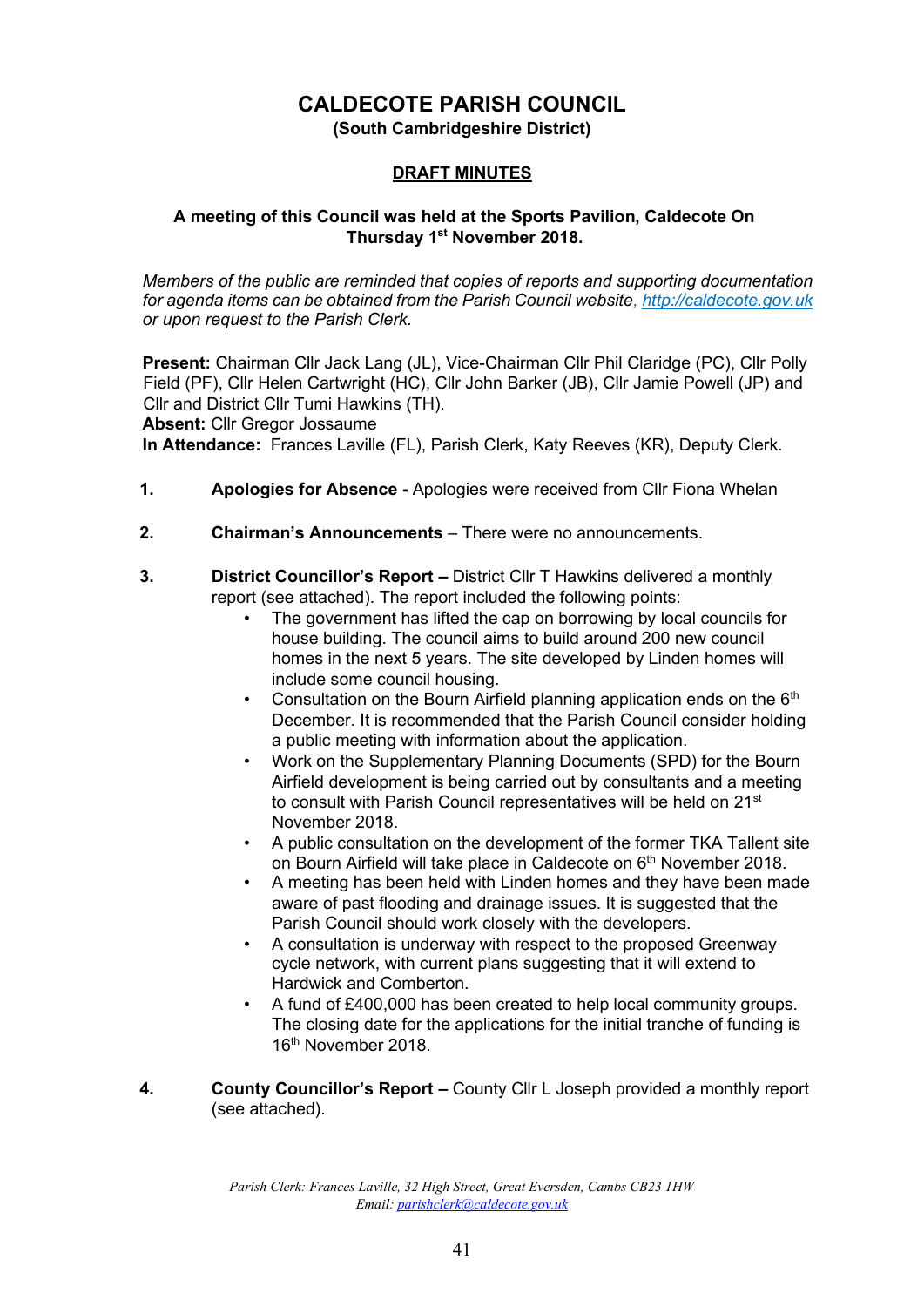- **5. Members Declarations of Interests or Requests for Dispensations** There were no declarations of interest or requests for dispensations.
- **6. Minutes of the Last Meeting –**The minutes of the Council meeting held on 4<sup>th</sup> October 2018 were approved as a correct record and duly signed by the Chairman. Proposed HC, seconded PC.
- **7. Outstanding Actions and Matters to be Reported from these Minutes –** Councillors considered the list of outstanding action items.

It was noted that, following the recent electrician's visit, the override switch for the Pavilion lighting was no longer working and agreed that the electrician would be asked to return to carry out repairs. **Action: Clerk**

It was agreed that all 'completed' items will be removed from the list. **Action Clerk**

- **8. To receive Councillor's updated Register of Financial Interests form** This item to be deferred to a later meeting.
- **9. Open Forum for Public Participation –** There were no questions from members of the public.
- **10. Drainage Matters –** Cllr P Claridge reported that he has tried to contact Anglian Water for an update on the situation at the pumping station but has not yet received a response. The ditch at the east end of Hall Drive may need clearing and it was noted that a contractor has been asked to look at it.
- **11. Village Design Statement (VDS) –** Cllr P Claridge reported that a tour to other villages has taken place but that none of those viewed was of a comparable housing density to the proposed Caldecote developments. The first full meeting will take place on 10<sup>th</sup> November at the Pavilion.
- **12. Emergency Planning –** There were no updated on the Emergency Plan.
- **13. Planning Applications and Decisions:**
	- **13.1 Proposal: [S/3878/18/LD](http://plan.scambs.gov.uk/swiftlg/apas/run/WPHAPPDETAIL.DisplayUrl?theApnID=S/3878/18/LD&backURL=%253Ca%2520href%253Dwphappcriteria.display%253FpaSearchKey%253D1778507%253ESearch%2520Criteria%253C%252Fa%253E%20%3E%20%3Ca%20href%3D%27wphappsearchres.displayResultsURL%3FResultID%3D2351381%2526StartIndex%3D1%2526SortOrder%3Drgndat%3Adesc%2526DispResultsAs%3DWPHAPPSEARCHRES%2526BackURL%3D%253Ca%2520href%253Dwphappcriteria.display%253FpaSearchKey%253D1778507%253ESearch%2520Criteria%253C%252Fa%253E%27%3ESearch%20Results%3C%2Fa%3E)** Certificate of lawful development for a proposed use of land comprising the garden, for the siting of a mobile home/ caravan for incidental residential use.

**Location: 121 Highfields Road CB23 7NX Applicant: Mr and Mrs Pritchard** 

It was **RESOLVED** that no comment would be made. Proposed JL, seconded HC. Cllr T Hawkins abstained from the vote.

**13.2 Proposal: [S/3680/18/FL](http://plan.scambs.gov.uk/swiftlg/apas/run/WPHAPPDETAIL.DisplayUrl?theApnID=S/3680/18/FL&backURL=%253Ca%2520href%253Dwphappcriteria.display%253FpaSearchKey%253D1778509%253ESearch%2520Criteria%253C%252Fa%253E%20%3E%20%3Ca%20href%3D%27wphappsearchres.displayResultsURL%3FResultID%3D2351383%2526StartIndex%3D1%2526SortOrder%3Drgndat%3Adesc%2526DispResultsAs%3DWPHAPPSEARCHRES%2526BackURL%3D%253Ca%2520href%253Dwphappcriteria.display%253FpaSearchKey%253D1778509%253ESearch%2520Criteria%253C%252Fa%253E%27%3ESearch%20Results%3C%2Fa%3E)** 1 new dwelling **Location: Land to the rear of 75 Highfields Road CB23 7NX Applicant: Johnson, A&P Construction** 

*Parish Clerk: Frances Laville, 32 High Street, Great Eversden, Cambs CB23 1HW Email: parishclerk@caldecote.gov.uk*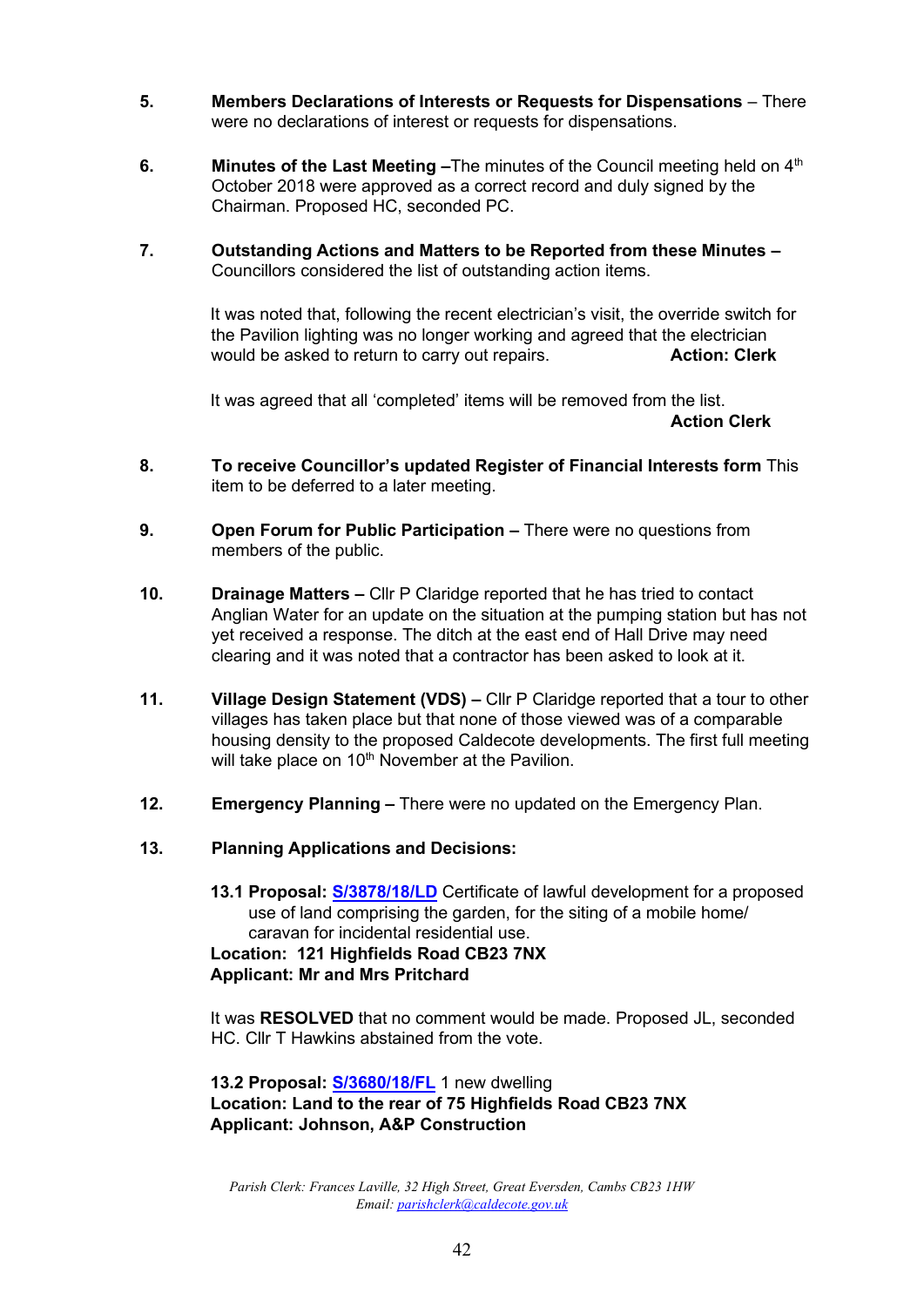It was **RESOLVED** that no comment would be made. Proposed JL, seconded HC. Cllr T Hawkins abstained from the vote.

#### **13.3 Proposal: [S/3215/18/FL](http://plan.scambs.gov.uk/swiftlg/apas/run/WPHAPPDETAIL.DisplayUrl?theApnID=S/3215/18/FL&backURL=%253Ca%2520href%253Dwphappcriteria.display%253FpaSearchKey%253D1778510%253ESearch%2520Criteria%253C%252Fa%253E%20%3E%20%3Ca%20href%3D%27wphappsearchres.displayResultsURL%3FResultID%3D2351384%2526StartIndex%3D1%2526SortOrder%3Drgndat%3Adesc%2526DispResultsAs%3DWPHAPPSEARCHRES%2526BackURL%3D%253Ca%2520href%253Dwphappcriteria.display%253FpaSearchKey%253D1778510%253ESearch%2520Criteria%253C%252Fa%253E%27%3ESearch%20Results%3C%2Fa%3E)** Single storey rear extension **Location: Village Hall, Furlong Way, Highfields Caldecote CB23 7ZH Applicant: The Trustees of Caldecote Village Institute Ltd**

It was **RESOLVED** to recommend approval in principle but to note the following concerns:

- There are concerns about available parking and it is to be noted that some of the additional parking mentioned in the application (that next to the MUGA area on furlong way and by the recreation ground) is not on public land and, in the case of the recreation ground parking, is behind locked gates. It is therefore recommended that additional on-site parking is considered.
- There are concerns about visibility for cars and pedestrians entering and exiting the Village Hall car park's narrow entrance and it is recommended that measures be taken to improve visibility or provide alternative access.
- There are concerns about the additional noise for residents of Furlong Way. Proposed JB, seconded JL. Cllr T Hawkins and Cllr H Cartwright abstained from the vote.
- **13.4 Update on the Linden Homes application meeting –** Cllr P Claridge reported on the meeting held with Linden Homes and a written report was provided by the Clerk. Key points included:
- The development will take place in two stages, with a 7 month gap in order for the badger's sett to be moved.
- The developers were unaware of previous discussions with Gladman's about drainage and access. It was agreed that the Parish Council will write to Linden Homes and South Cambs District Council to note these concerns

#### **Action: Cllrs Lang and Claridge** -

A pavement originally proposed to run down east side of Highfields Rd will now run inside the development.

- The developers have agreed to maintain the ditch on the east side of Highfields Road.
- **13.5 Update on the Bourn Airfield Application and plans for a Public Consultation –** It was agreed that plans will be made to hold a public meeting on the Bourn Airfield development. The Clerk will arrange booking of the Village Hall on an appropriate date and ask Hardwick Parish Council if they would be willing to share the materials used at their recent meeting. **Action: Clerk**

Cllrs also discussed issues related to pedestrian access to the new development from Caldecote. It was agreed that the Parish Council will write to South Cambs District Council to inform them that the current proposed access route runs across Parish Council land and that pedestrian access via the south end of the village would be best. **Action Cllr Claridge**

#### **13.6 Greater Cambridge Partnership Consultation on Cycle Greenways –** It was agreed that the Parish Council would respond to the Greenways consultation to request that an extension of the route to Caldecote is

*Parish Clerk: Frances Laville, 32 High Street, Great Eversden, Cambs CB23 1HW Email: parishclerk@caldecote.gov.uk*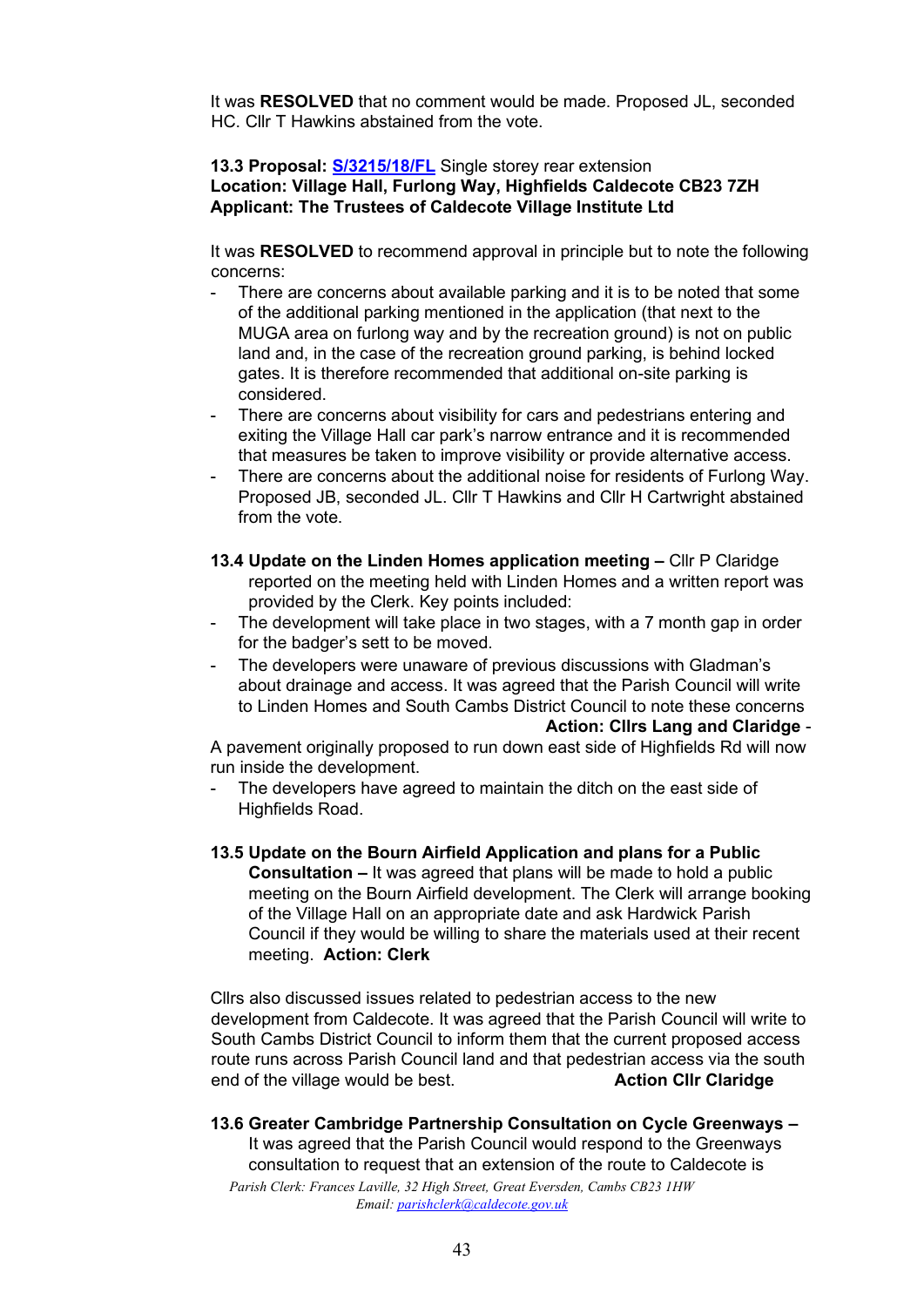#### **14. Finance Matters:**

- **14.1 To approve using SLCC's GDPR Policy Documents.** The Information Data Protection Policy, Privacy Notice and Consent forms, modified from the SLCC's model, were approved and adopted. Proposed HL, seconded JL.
- **14.2 To receive a report on the Current Financial Position -** The Parish Clerk provided a report on current budget vs. expenditure. Received.
- **14.3 To receive staff timesheets –** Staff timesheets were received and approved. Proposed JL, seconded PC.
- **14.4 To receive the schedule of payments and approve the payment of Bills –** The schedule of payments was received, and payment of bills was approved. Proposed HC, seconded JL. Agreed.
- **14.5 To receive and approve the Bank Reconciliation -** The bank reconciliation dated 26th October 2018 was received and approved.
- **14.6 To consider/ adjust Budget Proposal for 2019/2020 –** It was agreed that a Finance Committee meeting that is open to all Cllrs will be held to discuss the budget and S106 monies. **Action: Clerk**
- **14.7 To consider quotes for new internal auditors** Two quotes were considered. It was agreed that the quote from Heelis and Lodge for one visit at £255 would be accepted. Proposed HC, seconded PF. Agreed.**Action: Clerk**

#### **15. Leisure and Amenities Matters:**

**15.1 To receive a report from the Leisure and Amenities Working Groups**  It was reported that all outstanding grounds work by MD Landscapes will be completed by the end of November.

A village walkaround identified problems with the footpath running through and south of the Furlong Way playground. The footpath requires some repairs and in the winter can form sheet ice that is dangerous. The LAWG recommend that the Parish Council look into options for better drainage at the bottom of the path.

On Blyth Way, the covers of some of the service drains have cracked and it will be necessary to get in touch with the owners of the drains.

There are several items in the Furlong Way park that require repairs, including one of the swing bars on the central climbing frame, a hinge on the swings and the trim trail and gates. It was agreed that contractors will be contacted to make the necessary repairs. **Action: Clerk**

*Parish Clerk: Frances Laville, 32 High Street, Great Eversden, Cambs CB23 1HW Email: parishclerk@caldecote.gov.uk*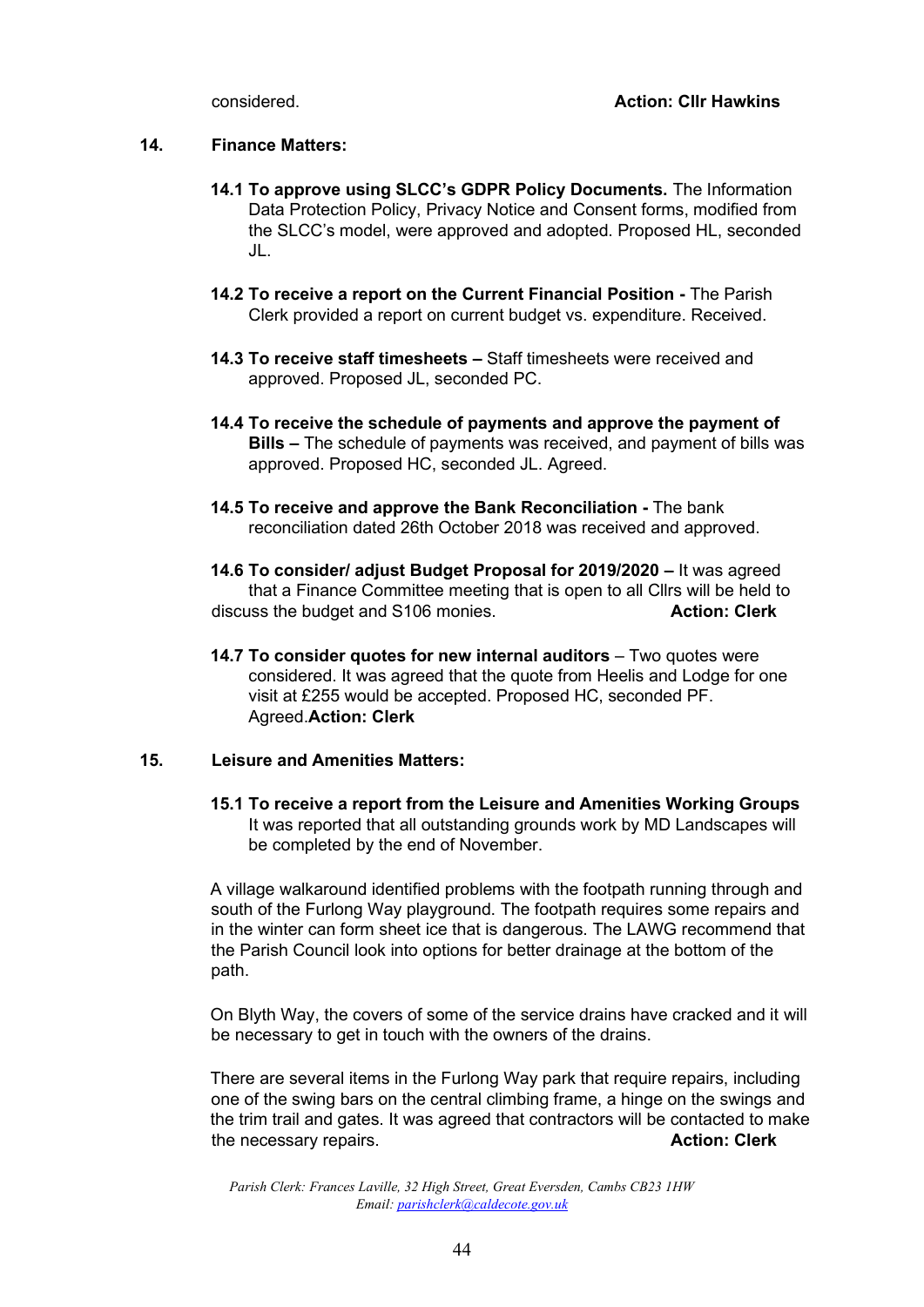Clarification on the cost of verge cutting versus the amount paid by the County Council for this service was sought. **Action: Clerk**

There are some tiles missing from the Pavilion roof. It was agreed that a roofer will be appointed to carry out repairs. **Action: Clerk** 

**15.2 To consider and award the Grounds Maintenance Contract –** Four quotes on Version 10 of the Grass Cutting Contract were considered. It was

agreed that CGM will be awarded the contract, at a cost of £11,795 per year, to begin on 1st March 2019. Proposed PF, seconded HC **Action: Clerk** 

- **15.3** To consider future charges for the Cricket Club This item will be considered at a later meeting.
- **15.4 To consider locksmith's quotation for Pavilion doors –** The Clerk reported that new keys for the main doors of the Pavilion cannot be cut as the original card is missing. It was agreed that two additional quotes for replacement of the lock barrel will be sought. **Action Clerk**
- **15.5 To consider quote for the shutter service –** It was agreed that the quote for shutter servicing from Cambridge Door Services Ltd should be approved and the work scheduled for Spring 2019. **Action: Deputy Clerk**
- **16. Correspondence –** Correspondence from a resident in Grafton Drive concerning the maintenance of a Willow Tree was received and considered. It was agreed that the Clerk will respond to let the resident know that the tree will not be removed or pruned at the Parish Council's expense, as it is not considered to be a danger to the public. A**ction: Clerk**

Correspondence advising of the closure of the Bridleway 3 from 10<sup>th</sup> December 2018 was received.

#### **17. Councillors Reports**

Cllr P Claridge reported that he needs help to sort the Parish Council archives and will be arranging a meeting of the Document Archiving Group. He is also accumulating parish maps and requests that an maps are sent to him.

Cllr P Field reported that there have been no youth services since 1<sup>st</sup> October and that some of the staff have left. She will propose ideas for alternative services and request funding at a future meeting.

Cllr J Barker requested that the Parish Council details in the Caldecote Journal are updated in the next issue. **Action: Clerk**

#### **18. Staffing matters (closed to the Public)**

#### **19. Dates of the Next Meetings**

*Parish Clerk: Frances Laville, 32 High Street, Great Eversden, Cambs CB23 1HW Email: parishclerk@caldecote.gov.uk*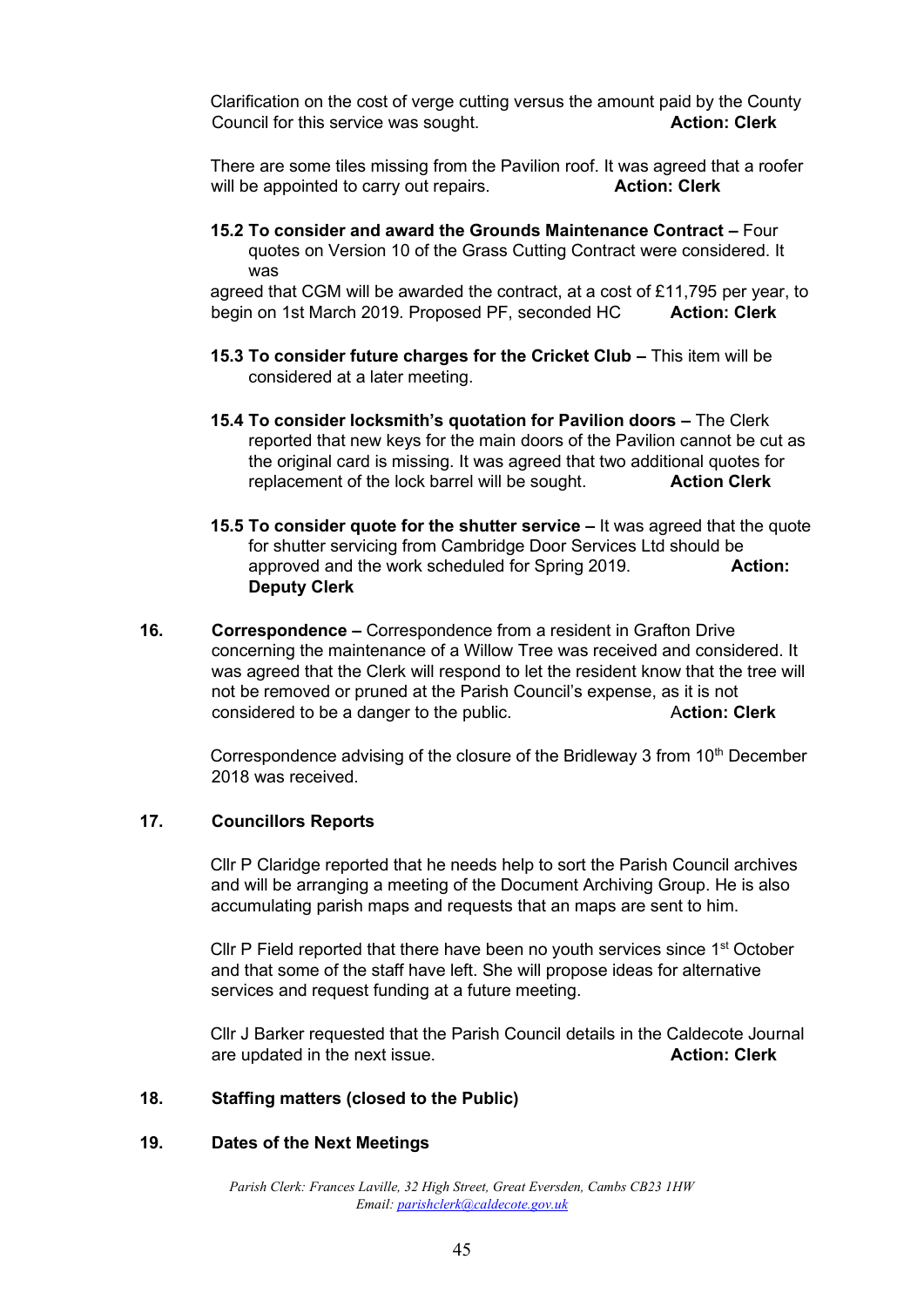L&A Working Group  $-15<sup>th</sup>$  November 2018 Full Council  $-6<sup>th</sup>$  December 2018 L&A Working Group 20<sup>th</sup> December F&P Committee 20<sup>th</sup> December (TBC)

# **The Meeting Closed at 10 pm**

Signed: \_\_\_\_\_\_\_\_\_\_\_\_\_\_\_\_\_\_\_

Dated: \_\_\_\_\_\_\_\_\_\_\_\_\_\_\_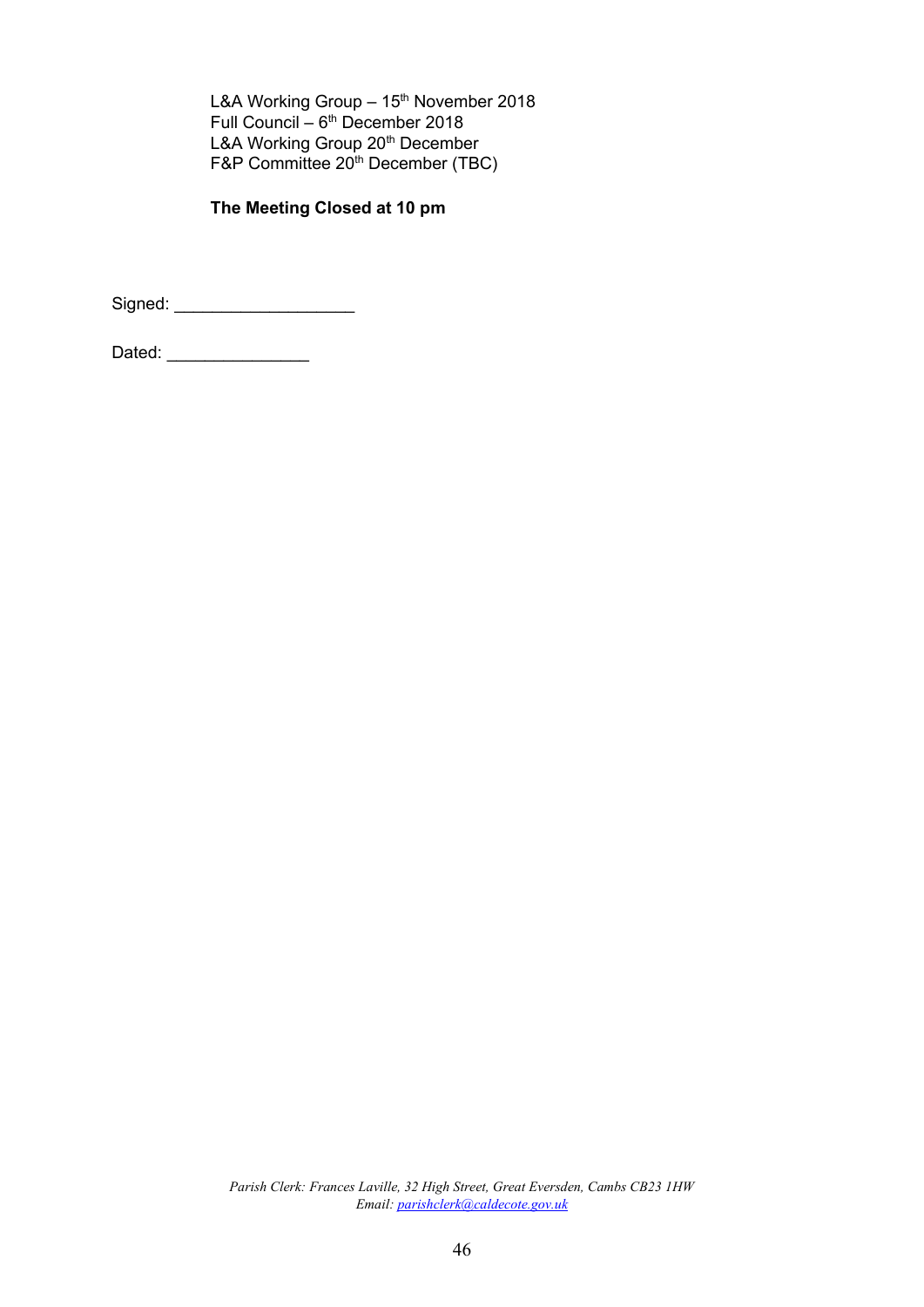

Division

October Report 2018

Dear all,

I hope you find this information useful.

# **Highways**

It is great news that Phillip Hammond will announce tomorrow during the budget that over 400 million will be given to Local Councils for repairing potholes and over 3 billion for major roads. Of course, I would like to see more money given for local roads as they very much are in need of repair.

I will continue working with officers and other colleagues to find a way of putting more money into our roads. They are an essential public good used by everyone. I completely understand that we are a demand lead local authority. This means that we must care for an elderly person in need of support, a

child who have been neglected by their parents or a person with serious mental health issues. We are protecting the most vulnerable individuals in our society and we have the responsibility to look after them.

Once the financial officer receives this budget, I will let you know how much our county will

receive.

# **Budget**

You may have recently seen on the news that our CEO announced that staff needed to take leave during Christmas. This will save nearly 1 million pounds. Staff in the lower pay grade will be protected.

This decision has been happening since I started as an officer back in 2013 and the County was in no control which means supported by Liberal Democrats, Conservatives and Labour. It's a measure that we know will not have a high impact on staff or services but it can make a crucial saving that will allow us to maintain other services at the current standards.

However, as we are looking to close the funding gap we will have to make other decisions and follow what neighbouring counties are doing. If you compare our county with others across the county we are not charging for many services that others are doing. This does not mean that we will follow completely but we must put all the options on the table. Once I have more information about the different committees, I will let you know.

We believe that by 2020 we will not experience as much pressure as now because the savings we have to make will be going down. This will also be linked with the return on property investments and other. The County is one of the largest landowners and we will maximise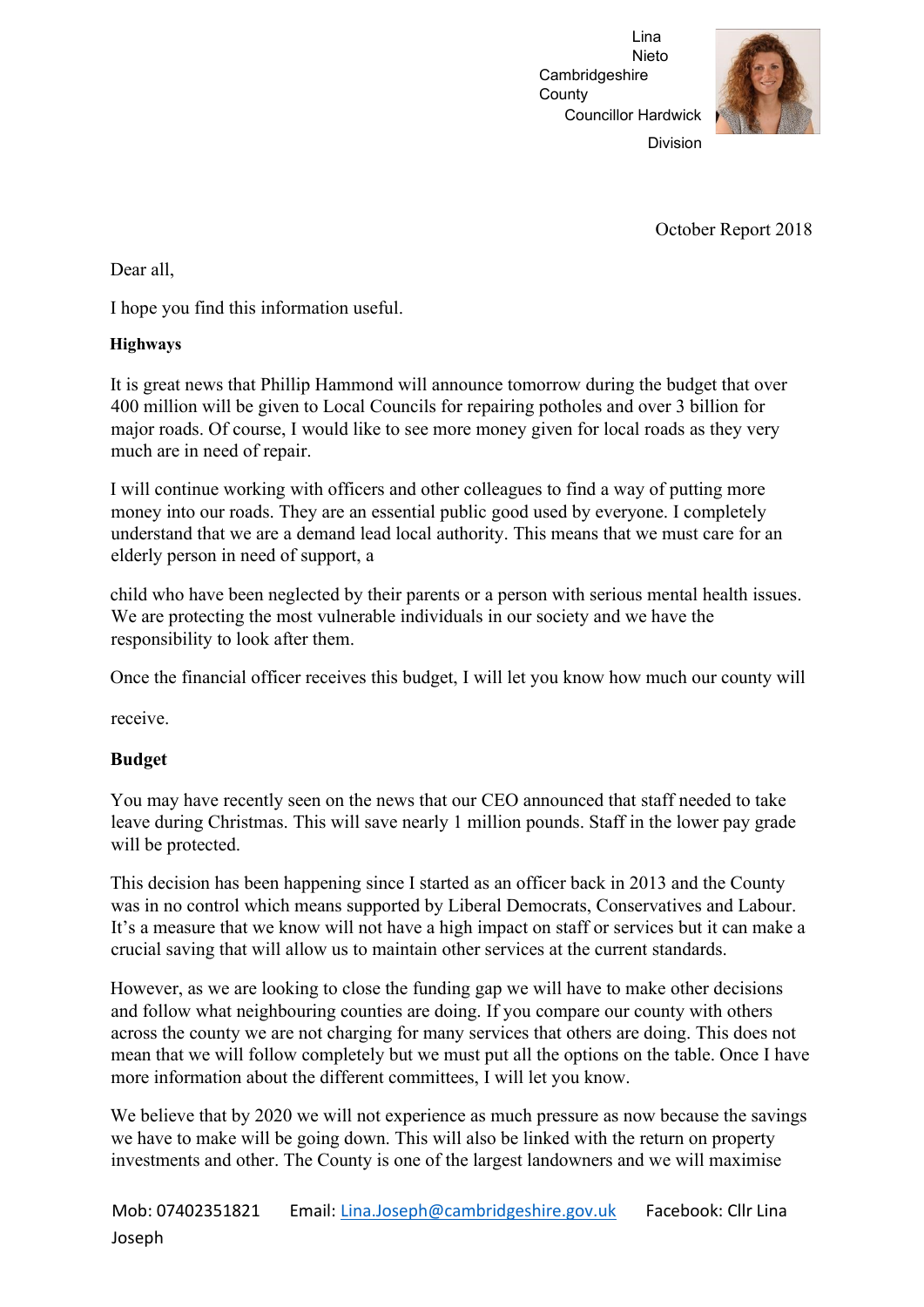

Division

this. I have highlighted to the Chairman of the Investment Committee that we must protect a minimum of the land. I understand that residents need housing but it cannot be at any cost and with my environmentalist hat on, I will continue to put pressure so that future generations enjoy the land that I and many cherish greatly.

#### **News**

The purchase of a purpose built student accommodation block in Cambridge, will allow Cambridgeshire County Council to plough £1.9m a year back into vital frontline services – as well as supporting more students to find high quality accommodation in the city.

The council's investment of £38m in the 251 bed Brunswick House on Newmarket Road, is the first acquisition in its strategy to build a portfolio of investments that both support its objectives - and raise an excellent return, helping to safeguard the future of vital services for people across the county.

The completion of the purchase, agreed by the council's Commercial and Investment committee, was reported to Members in this week's General Purposes Committee.

This is the Council's first major purchase as part of a plan to invest a total of £100m raised from sales of land to another successful investment initiative, "This Land" a property development company owned by the council. As a result the Council is increasing its total asset portfolio, improving the supply of homes to Cambridgeshire residents, and creating an on-going revenue stream.

"With rising demand for our services, the council is determined to consider all opportunities to invest in schemes that will help us maintain and improve our service levels and stand on our own feet financially. Our ethos of transformation, commercialisation and sound financial management means we are better able to deal with financial pressures, meaning cutting back on services is a last resort." said Cllr Steve Count, leader of Cambridgeshire County Council, and chair of General Purposes Committee.

"We are being economically prudent, and are taking advantage of current low interest rates which means we can make a return as well as improve the local area. Helping to alleviate a chronic lack of high quality purpose built student accommodation in Cambridge, is something that completely fits with our council objectives."

Brunswick House offers 231 ensuite rooms and 20 self-contained studio flats in a building directly opposite Anglia Ruskin University's Computer Science centre.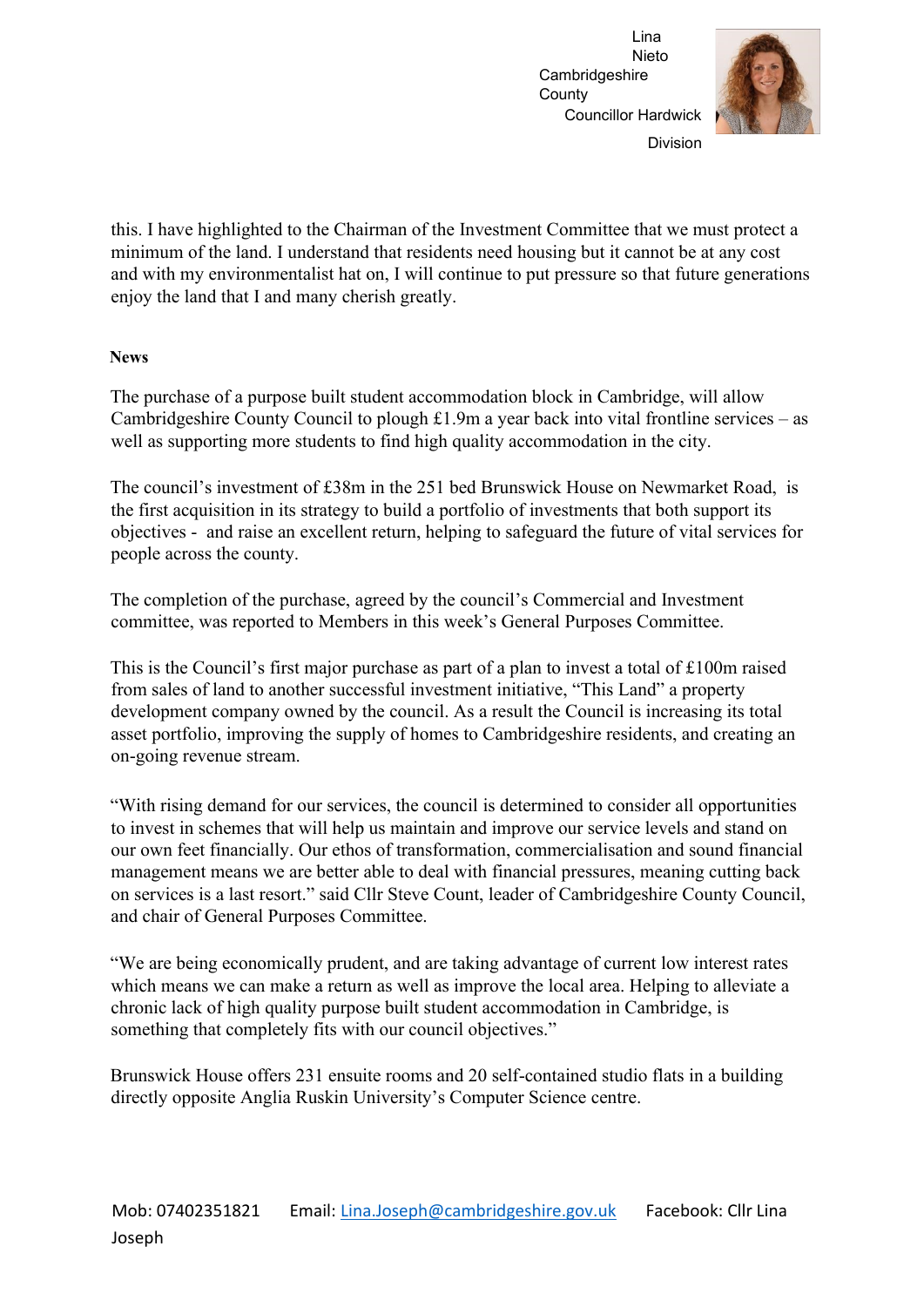

Division

Cambridge faces a severe shortage of student accommodation with 44% of students currently unable to access university or private sector purpose built student accommodation in the city – amongst Anglia Ruskin students (the nearest University to this building) the figure rises to 77%.

#### **Combined Authority**

The latest report looking at sustainability across the work of the nine combined authorities in the UK shows Cambridgeshire and Peterborough has made the greatest level of improvement.

The Combined Authority Sustainability Benchmarking Technical Report analyses sustainable activity and scores each authority on their progress in areas including air quality, carbon emissions, green infrastructure, biodiversity, energy systems, renewables, district heating and public transport.

www.sustainabilitywestmidlands.org.uk/resources/combined-authoritysustainabilitybenchmarkingtechnical-report-analysis-of-strategies-2/

## **South Cambridge District Council**

I am sure Parishes should know but I just thought to mention it just in case you were not aware.

Unfortunately, Parish Councils will not be able to apply for Community Grants from the district council. It is my understanding that the new administration believes that you should be raising council tax in order to pay for anything you want for your community. I know how hard is to fundraise, I used to volunteer in Burwell Parish Council when I was living there and also when supporting specific residents involved in large projects for which the parish doesn't have the funds… Obtaining grants will become more of a challenge as you are excluded from most grant applications.

When conservatives were in power they believed that parish councils should be able to apply for these grants for specific projects. The projects they delivered benefited the community greatly.

#### **Local issues**

## **Hardwick:**

This parish as other larger ones has seen their land bought by developers. I must say that is my opinion that the community will largely benefit from S106. They had early negotiations with the developers and obtained close to 1 million pounds. I understand the dilemmas that increase of housing poses on parishes, however, I must say that residents will benefit greatly from a business type approach and longterm strategy.

Mob: 07402351821 Email: Lina.Joseph@cambridgeshire.gov.uk Facebook: Cllr Lina Joseph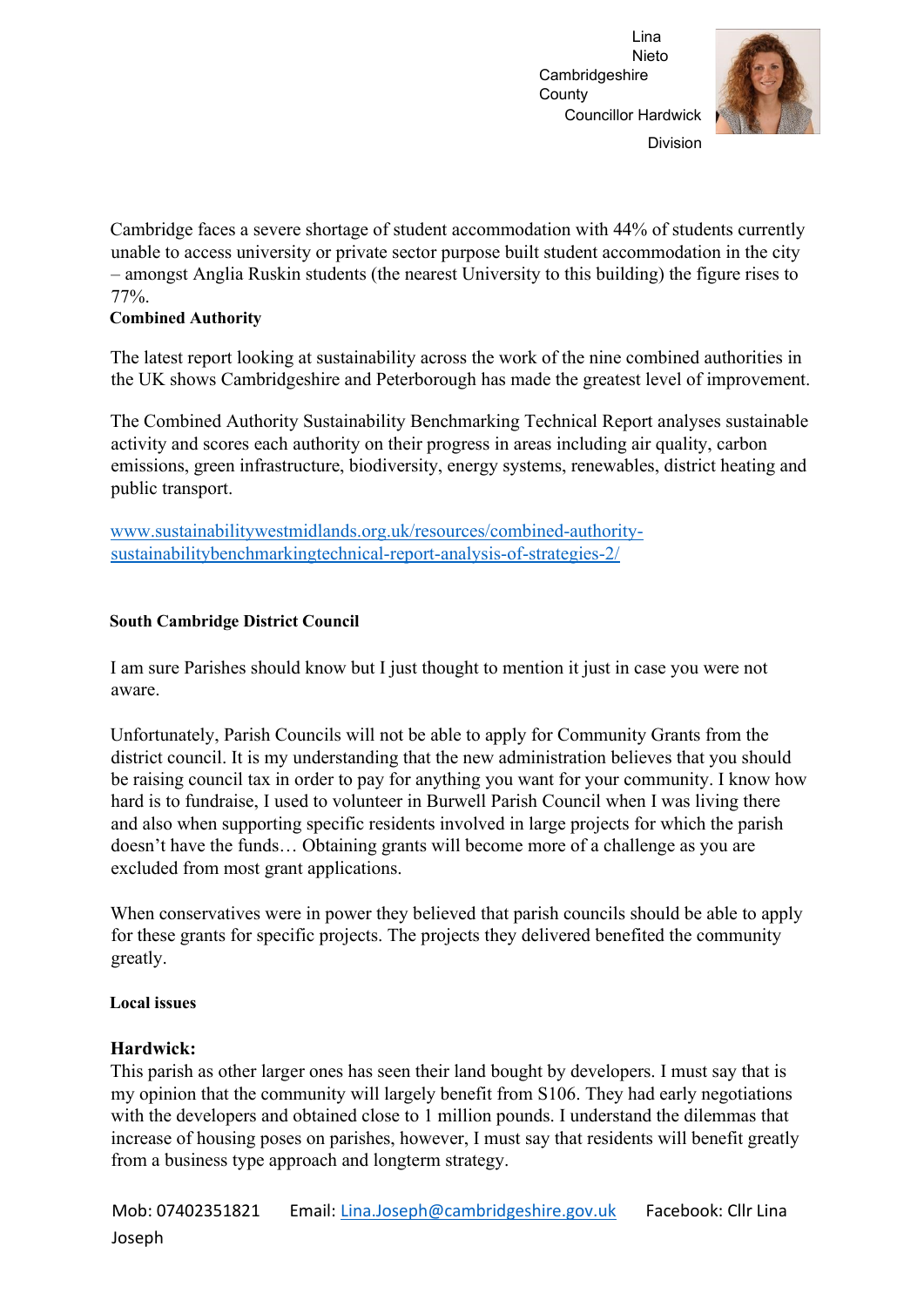

Division

#### **Madingley**:

There is resurfacing of a road in Madingley planned for this autumn. It is great that at least 2 of my parishes have been chosen for resurfacing main roads out of 17. I will continue to work with officers so that they are completely aware of which roads require repair and are not put at the bottom of the list!

#### **Caldecote:**

There has been some concerns raised due to highways works. This has been raised with the local highways officer and streetworks team. I will continue to work with this teams until we get it right. Apologies to all the residents for the inconveniences caused and thank you for raising this matter.

#### **Kingston:**

There has been a reported crime in the village. As much as we live in one of the safest parts of the country, it's just a reminder that we cannot be completely complacent about security and leaving things of value at public view.

I am organising a meeting with the Police Commissioner to talk about rural crime and discuss other issues.

#### **Coton:**

James Palmer visited the parish council and shared with them the outcomes of the latest report from a consultancy that has been looking at the "metro". It came to light that the best way forward would be to go off-road due to high speed and other reasons which I will go in more detail in the next couple of months.

I will continue to support the Parish Council and push for an on-road option as a short-term option. I have meetings planned with key stakeholders and will continue to voice the concerns of residents.

#### **Comberton:**

Residents have been concerned about the health of the pond and wildlife. This issue was raised with the Parish Council. The pond dried this summer due to the hot temperatures. However, now it has started to fill up. When speaking to the water company to see if they would intervene, it was mentioned that due to the water being treated with chemicals this could have a negative impact on the ecology. For this main reason ponds across the country are left dry until the weather conditions change.

----------------------------------------------------------------------------------------------------------------- ---------

#### **Local Natural Partnership Board**

As you may already know I represent the Council in this outside body. You have over 10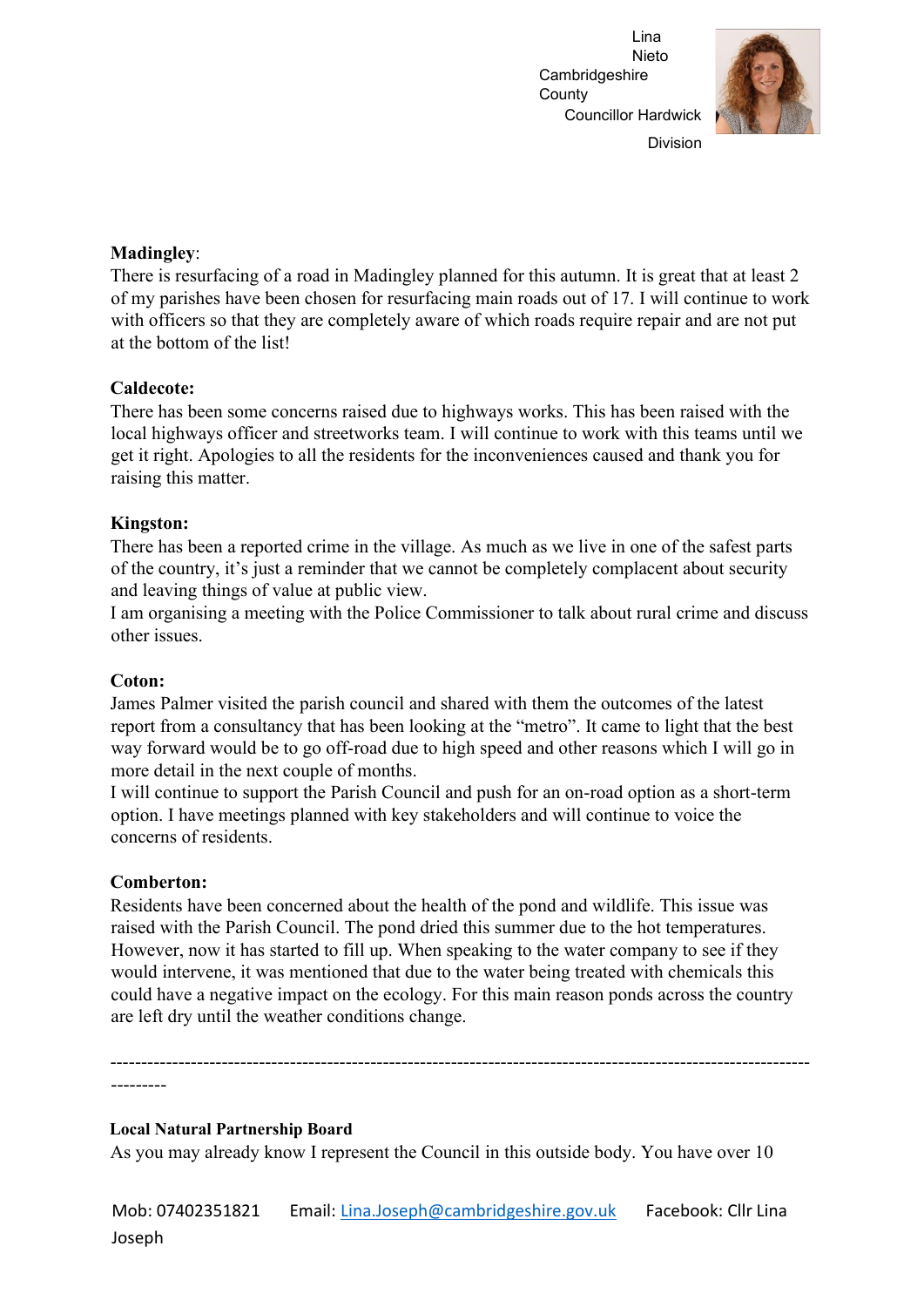

organisations represented and it's always active, trying to push the natural agenda forward and upwards.

Recently we have been able to launch a new website, please take a look at it. This is a very exciting milestone. [www.naturalcambridgeshire.org.uk](http://www.naturalcambridgeshire.org.uk/)

#### **Events**

Please find attached a Highway Events remembrance diary special highlighting all the events likely to impact the highway on Sunday  $11<sup>th</sup>$  November 2018. With over 30 events taking place and although many of these events are short in duration they may have an impact on you if you are travelling or are undertaking works on the 11<sup>th</sup> November. Please take a moment to review the diary and contact me if you have any questions in regards to any of the events listed or if you are aware of any other events that are taking place that are not listed. All events can also be found on our webpage at

[https://www.cambridgeshire.gov.uk/residents/travelroads-and-parking/roads](https://www.cambridgeshire.gov.uk/residents/travel-roads-and-parking/roads-and-pathways/highway-events/)[andpathways/highway-events/](https://www.cambridgeshire.gov.uk/residents/travel-roads-and-parking/roads-and-pathways/highway-events/) 

## **Funding portal**

Please do share this link with community groups that wish to find funding pots. <http://www.idoxopen4community.co.uk/supportcambs>

#### **Highways**

A reminder that you can report road maintenance issues here: [https://www.cambridgeshire.gov.uk/residents/travel-roads-and](https://www.cambridgeshire.gov.uk/residents/travel-roads-and-parking/roads-and-pathways/roadworks-and-faults/)[parking/roadsandpathways/roadworks-and-faults/](https://www.cambridgeshire.gov.uk/residents/travel-roads-and-parking/roads-and-pathways/roadworks-and-faults/) 

## **Hedges**

If you have an issue with hedges then they would be advised to log their complaint on our website [https://www.cambridgeshire.gov.uk/residents/travel-roads-and](https://www.cambridgeshire.gov.uk/residents/travel-roads-and-parking/roads-and-pathways/roadworks-and-faults/)[parking/roadsandpathways/roadworks-and-faults/](https://www.cambridgeshire.gov.uk/residents/travel-roads-and-parking/roads-and-pathways/roadworks-and-faults/)

#### **Roadworks**

I had calls from residents regarding roadworks. If you would like to know what is happening in your area you can check in this website. [www.roadworks.org](http://www.roadworks.org/)

-------------------------

Just to remind you that the public is very welcome to attend committee meetings and Full Council. You can find all the details [here.](https://cmis.cambridgeshire.gov.uk/ccc_live/Meetings.aspx) 

If you have any questions please do not hesitate to get in touch.

Kind regards,

Lina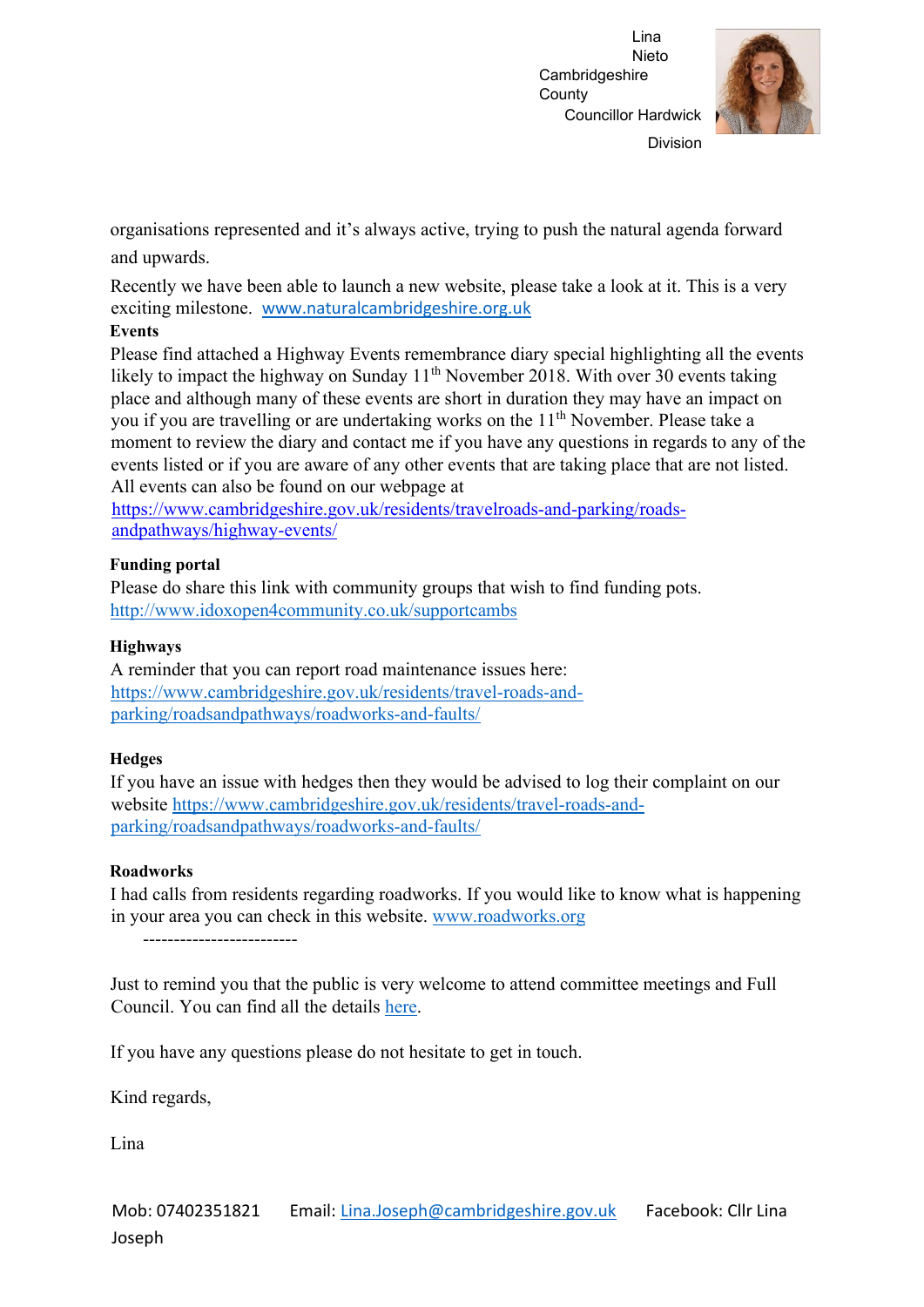

Division

**Representing the villages of:** Harlton, Barton, Great and Little Eversden, Caldecote, Kingston, Madingley, Hardwick, Coton, Grantchester and Comberton. Mobile: 07402351821 E-mail: Lina.Joseph@Cambridgeshire.gov.uk Facebook: [Cllr Lina](https://www.facebook.com/CllrLinaJoseph) [Joseph](https://www.facebook.com/CllrLinaJoseph)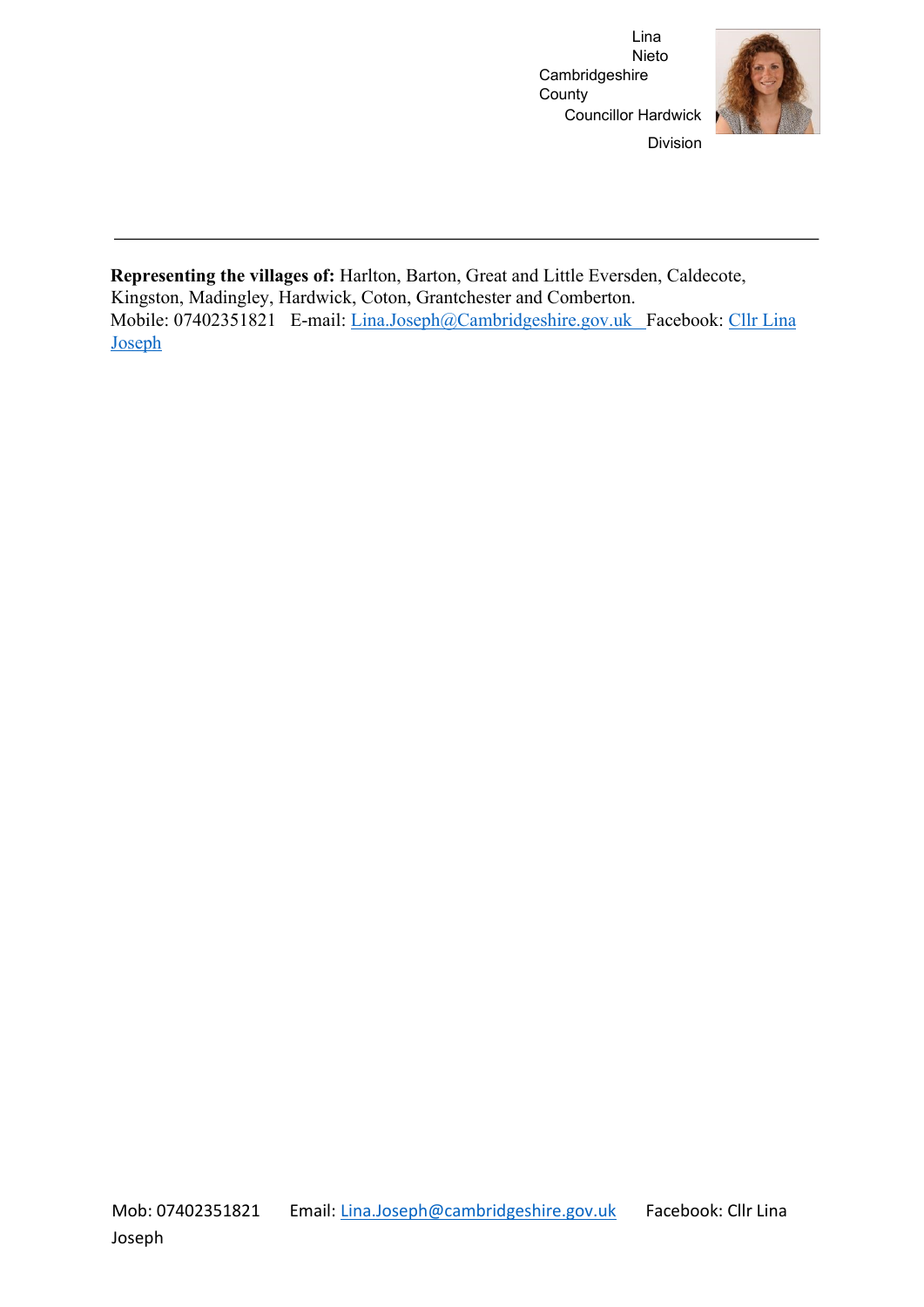# South Cambridgeshire District Council – Caldecote Ward

(comprises the Parishes of Caldecote, Childerley, Kingston, Bourn, Longstowe & Little Gransden)

# Councillor's Monthly Report – November 2018

This report is for all the Ward, so please be aware that some of the content may not be relevant to your particular Parish.

#### **Housing**

It is well known that the cost of housing in the district is quite high and putting people off moving to the area. This is resulting in businesses struggling to recruit to fill vacancies. We hope recent events will help us to make inroads into building more homes that are affordable.

## Lifting of Borrowing Cap for Councils

The Chancellor of the Exchequer announced in his budget that the cap on the amount Local Authorities can borrow to invest in new Council homes will be lifted. This is very good news for South Cambridgeshire where there is a shortage of council housing in an area that is seeing unprecedented growth. Up till now, government has literally hampered councils in efforts to provide truly affordable homes by first insisting on councils sell off stock under Right-to-buy scheme, then taking up to 70% of the proceeds of such a sale into government coffers whilst then insisting councils replace the stock that was sold. This meant councils had to borrow money, but that level of borrowing was capped!! The maths just did not add up. Was it any wonder that there is such a shortage. The housing crisis was of the government's own making.

Even with the cap, South Cambs has already amassed experience in building council housing, with about 100 either built or being built since 2015. In September, Cabinet agreed to submit a bid to Government to increase borrowing by £17 million to help us build 149 new affordable homes at a cost of £32m. The balance was to be made up from the proceeds of sale of houses under the right to buy scheme. Now that the borrowing cap is to be lifted completely, this bid may be set aside but it would depend on how quickly the government implements removal.

We now have plans to build a further 200 new council houses in the coming years, some of which will be in Caldecote and Hardwick, and the rest in other parts of the district (Waterbeach, Teversham, Great Abington). We are looking forward to building more homes that are affordable for people to live in, and doing so quickly, so we can reduce the housing waiting list significantly.

## New Affordable Homes in Gamlingay

Robinson Court in Gamlingay was a site with 32 old bedsits. It has now been redeveloped into 14 new homes – 10 of which are affordable Council homes. The new homes were recently completed and Council tenants with local connections to Gamlingay have now moved in.

They help address the shortage of affordable housing in Gamlingay with one and two-bedroom flats for affordable rent, and some one and two-bedroom houses for shared ownership. The remaining four homes were made available for sale on the open market, which helps to pay for the affordable housing on the site.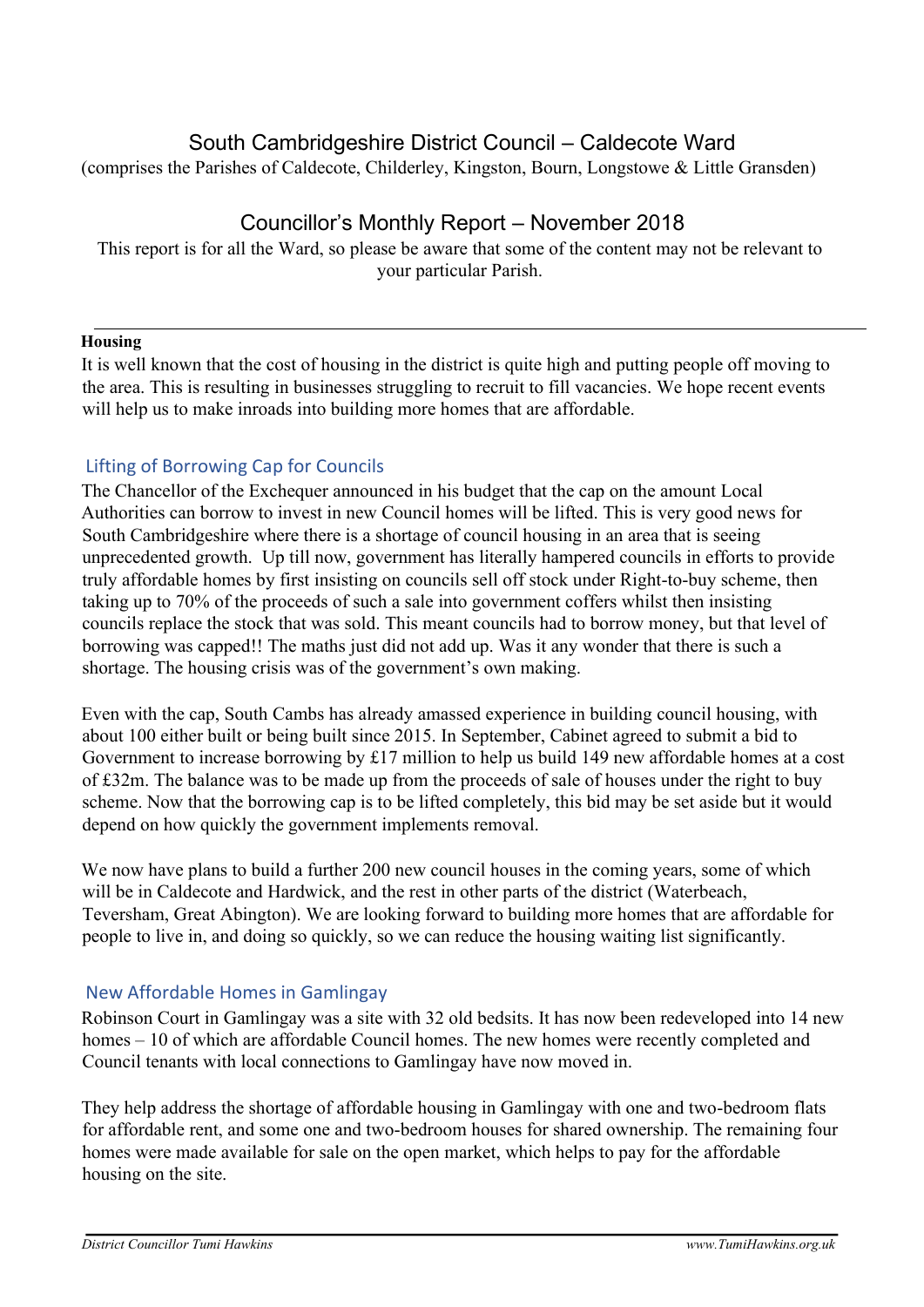#### **Planning**

*p1* 

# Bourn Quarter – Former TKA Tallent Site

I reported last month that the former TKA Tallent Site is now owned by a Pension fund, and will be developed separately as an employment site. Aitchison Developments who are the developers are holding a consultation exhibition on 6<sup>th</sup> November 2018 at Caldecote Village Hall from 3pm to 8pm to engage with residents who can view the proposals and share their views.

There is also a website [www.bournquarterconsultation.co.uk](http://www.bournquarterconsultation.co.uk/) [wh](http://www.bournquarterconsultation.co.uk/)ich will be populated as from that date where residents can also see the plans and get info on how to respond should they wish to.

# Bourn Airfield New Village – Outline Application Consultation Extension

Due to administrative issues, the consultation period for the outline application [S/3440/18/OL](http://plan.scambs.gov.uk/swiftlg/apas/run/WPHAPPDETAIL.DisplayUrl?theApnID=S/3440/18/OL&backURL=%253Ca%2520href%253Dwphappcriteria.display%253FpaSearchKey%253D1777467%253ESearch%2520Criteria%253C%252Fa%253E%20%3E%20%3Ca%20href%3D%27wphappsearchres.displayResultsURL%3FResultID%3D2350249%2526StartIndex%3D1%2526SortOrder%3Drgndat%3Adesc%2526DispResultsAs%3DWPHAPPSEARCHRES%2526BackURL%3D%253Ca%2520href%253Dwphappcriteria.display%253FpaSearchKey%253D1777467%253ESearch%2520Criteria%253C%252Fa%253E%27%3ESearch%20Results%3C%2Fa%3E) [ha](http://plan.scambs.gov.uk/swiftlg/apas/run/WPHAPPDETAIL.DisplayUrl?theApnID=S/3440/18/OL&backURL=%253Ca%2520href%253Dwphappcriteria.display%253FpaSearchKey%253D1777467%253ESearch%2520Criteria%253C%252Fa%253E%20%3E%20%3Ca%20href%3D%27wphappsearchres.displayResultsURL%3FResultID%3D2350249%2526StartIndex%3D1%2526SortOrder%3Drgndat%3Adesc%2526DispResultsAs%3DWPHAPPSEARCHRES%2526BackURL%3D%253Ca%2520href%253Dwphappcriteria.display%253FpaSearchKey%253D1777467%253ESearch%2520Criteria%253C%252Fa%253E%27%3ESearch%20Results%3C%2Fa%3E)s been extended to 6<sup>th</sup> December 2018. New consultation letters are also being sent out to residents of surrounding villages including Cambourne, Bourn, Caldecote and Hardwick. I encourage residents of Bourn and Caldecote to engage with the consultation and send in comments. The planning application is to determine only the principle of access to the site, using the Childerley Roundabout and Broadway-North. Details on the council website is at [http://bit.ly/S-3440-18-OL.](http://bit.ly/S-3440-18-OL) Please send comments to  $planning@scambs.gov.uk$ 

# Bourn Airfield New Village – Supplementary Planning Document

The Council is holding a workshop with local stakeholders on  $21<sup>st</sup>$  November 2018 at Caldecote Village Hall to discuss the preparation of the Supplementary Planning Document (SPD). The workshop will be led by ARUP, the consultants employed by the Council to create the SPD and will be attended by the Deputy Leader Cllr Aidan van der Weyer, who is leading the delivery of the site. I will be attending and participating as your Ward Member.

This SPD will provide detailed guidance on how the site will be built out, and will be in addition to the main local plan policy to be used to determine all the applications that will be submitted for the site. This is the first of at least two workshops that will be held to discuss the content of the SPD.

# Linden Homes – Site for 140 Houses in Highfields Caldecote

I met with Linden Homes on 19th October 2018 to discuss their plans for the site (formerly Gladmans site which they have now purchased). This was a meeting to show the initial design that they've come up with together with the Councils Design Panel.

As the Local Elected Member, I informed them of the concerns of the village, especially on surface and foul water drainage and emphasised that they should not take Anglian Water assurances at face value.

I emphasised that they needed to engage with the team working on the Village Design Statement and also to engage more closely with the community. They talked about sending out a newsletter to all residents in the village, and maybe do something more. We shall see.

It seems Linden Homes are keen to make it a very good development and to engage. When they do, please lets work with them as a community so that we get the best development possible out of them.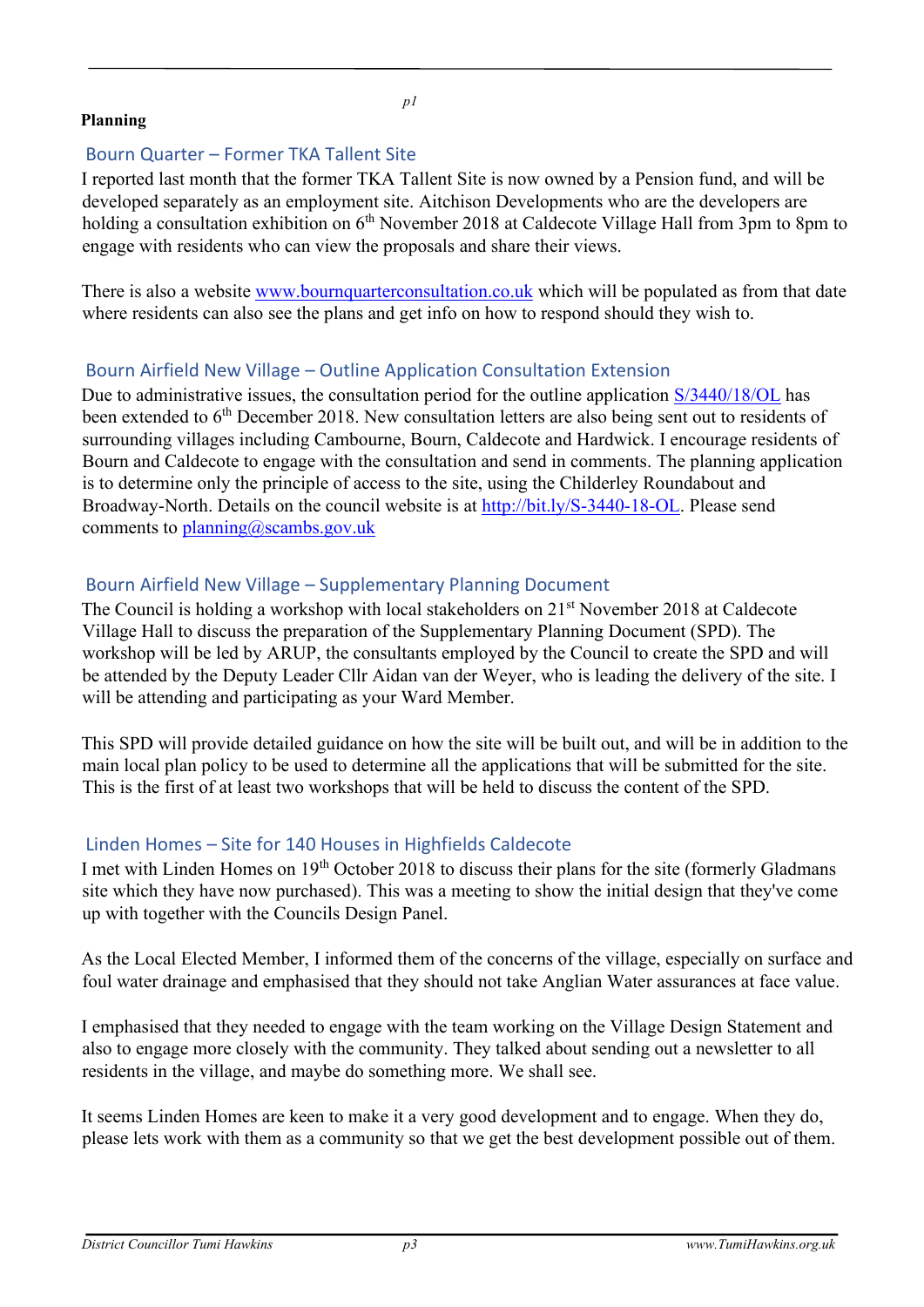There are lots of S106 issues to provide leisure amenities, contributions for school places, etc. The Parish Council will have the list and discussing further with Linden.

# Little Gransden Gliding Club Planning Application

This application by the gliding club, Ref S/2866/18/VC, is to vary a number of conditions set in the original planning consent granted to the club. These conditions are:

(i) Condition 4 -Aerotows, (ii) Condition 5 - Flying activities, (iii) Condition 6 - Self launching sail planes, Condition 7 - Hours of Operation and Condition 8 - Aerotowing Equipment of Planning consent S/0607/90/F for Use as Gliding Club and ancillary purposes.

The application has caused a lot of concern in Little Gransden and Longstowe, as well as other villages nearby. Due to the concerns raised, and potential impact on the amenity of residents in these villages, the application is to be determined by the Planning Committee at its meeting on  $14<sup>th</sup>$ November 2018, and the committee will be visiting the airfield prior to that, to see how it operates and weather permitting watch a glider towed up.

The Parish Council will be attending the meeting to represent the residents views to the committee and I will also be attending in my role as your District Councillor to speak on behalf of residents.

# **Transport**

# Bus service X3 saved

The service X3 from Cambridge to Papworth had been scheduled to stop running from November 2018 because Whippet could no longer sustain it. However, South Cambs and the Combined Authority subsequently agreed to provide funding to subsidise the bus service up to March 2019. The service was saved following the awareness raised in a petition set up by a 17-year old resident who started an online petition that quickly got over 2000 signatures.

The Mayor has commissioned a review into buses in the combined authority area, and the report is due sometime in November. It is expected that the services will be reorganised in 2019.

# Comberton Cycleway – Greater Cambridge Partnership (GCP)

Greenways are attractive linear corridors away from traffic and suitable for cycling, walking and sometimes horse -riding. Greenways can be important wildlife corridors as well as corridors for use by people. The aim of this project is to increase levels of cycling and walking and reduce car use

Cycling routes between our villages are few and far between but there are plans to try to rectify this. The GCP is currently consulting on the Comberton Greenway which is the cycle/pedestrian route from the City to Comberton via Coton.

The new proposal has a spur to Hardwick. I think that spur can be extended to Caldecote and indeed to Bourn, Toft and Kingston but we must make the case for it. I am asking and encouraging everyone to take a look and respond to the consultation. Consultation started on  $29<sup>th</sup>$  October and closes on  $17<sup>th</sup>$ December 2018. The information and consultation page is at <http://bit.ly/CombertonGreenwayConsult>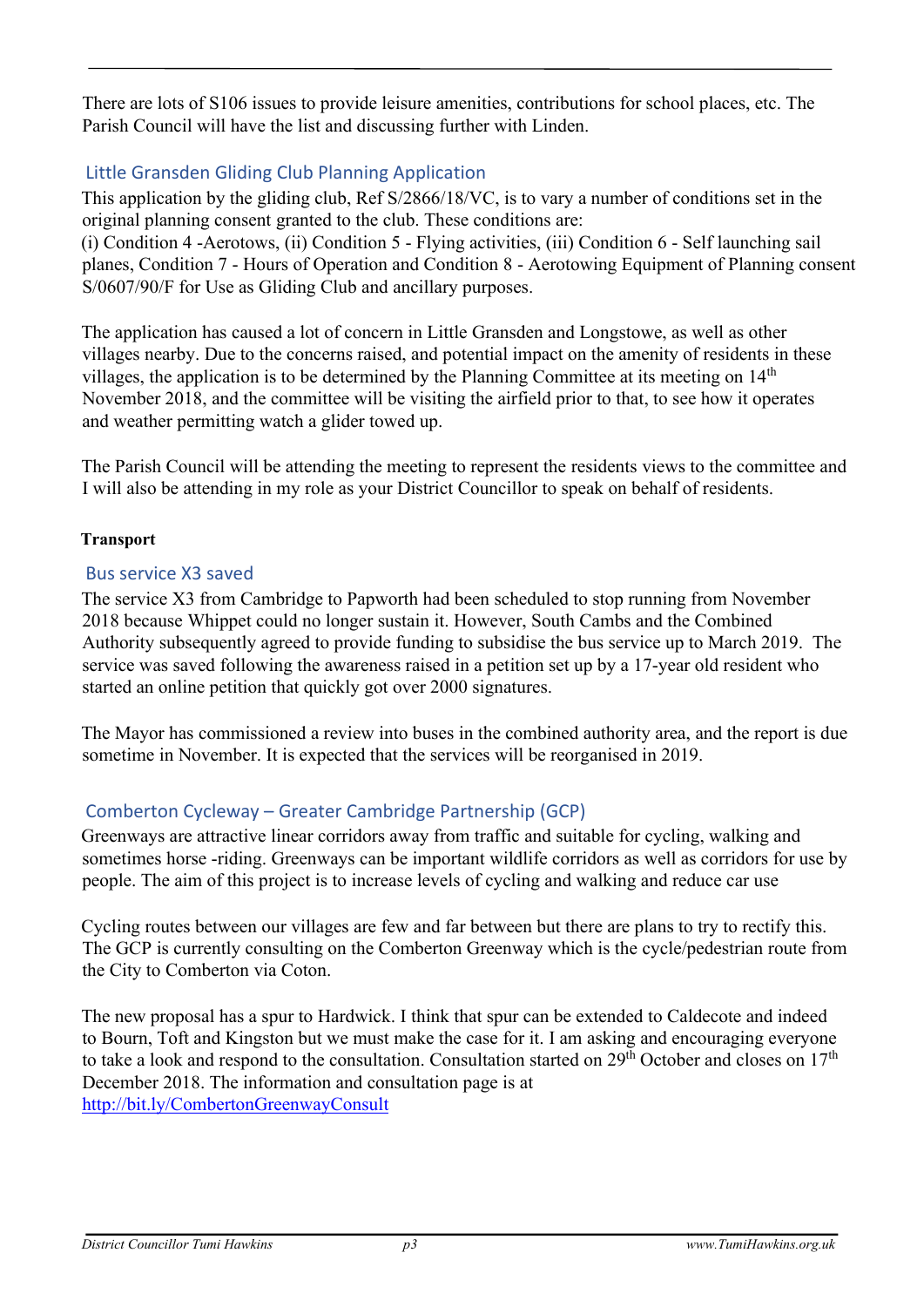## **Universal Credit Rollout**

It has been a long time coming, and now finally arrived. Universal Credit (UC) was introduced in South Cambridgeshire in October. This is the new one-stop-shop benefit that the Government has created to replace six (6) other benefits for working age claimants with a single monthly payment for people out of work or on a low income.

There have been problems encountered by claimants in other parts of the country where it has been introduced, but the Council officers have been working hard in preparation to make sure that those who get this benefit in our district are not adversely affected. The benefit is not managed by the Council but officers can help claimants to resolve difficulties.

If you or anyone you know is having difficulty with their claim, please contact the Council for assistance.

# **Funding/Grants for Community Projects**

Are you a local community group and need funding? South Cambridgeshire District Council has launched a new funding pot that you can access. The £402,000 fund offers three year funding agreements to eligible Voluntary and Community Sector (VCS) organisations for the delivery of community support and development services in South Cambridgeshire.

The community transport part of the scheme is also open to applications from parish councils.

The **CLOSING DATE** is Friday 16th November 2018. Go online to find more details and application form<http://www.scambs.gov.uk/community/grants/service-support-grants/>

## **Business and Brexit Workshop**

The Council hosted a Brexit workshop on 24<sup>th</sup> October 2018, supported by the Cambridge Chamber of Commerce and the Federation of Small Businesses (East of England). The aim was to business representatives from both Cambridge and South Cambridgeshire know about the support the Council and these organisations could provide that would have a positive impact on their business.

The event was well attended with businesses represented ranging from automotive, ecommerce to food, retail etc. and attendance from across the district.

With the time to Brexit day so close, it turns out that 1 in 7 businesses had not done anything to prepare for Brexit! The discussion was wide ranging and we hope to provide some of the feedback from it more widely when it has all been collated.

## **Parish Council and Cabinet Liaison**

The new administration is keen to make sure that communication flows freely between local parishes and the Council and the liaison meeting is one way of doing this. The next Parish Councils and Cabinet Liaison Meeting will be held on Tuesday 27<sup>th</sup> November at 6:30pm at South Cambridgeshire Hall, Cambourne.